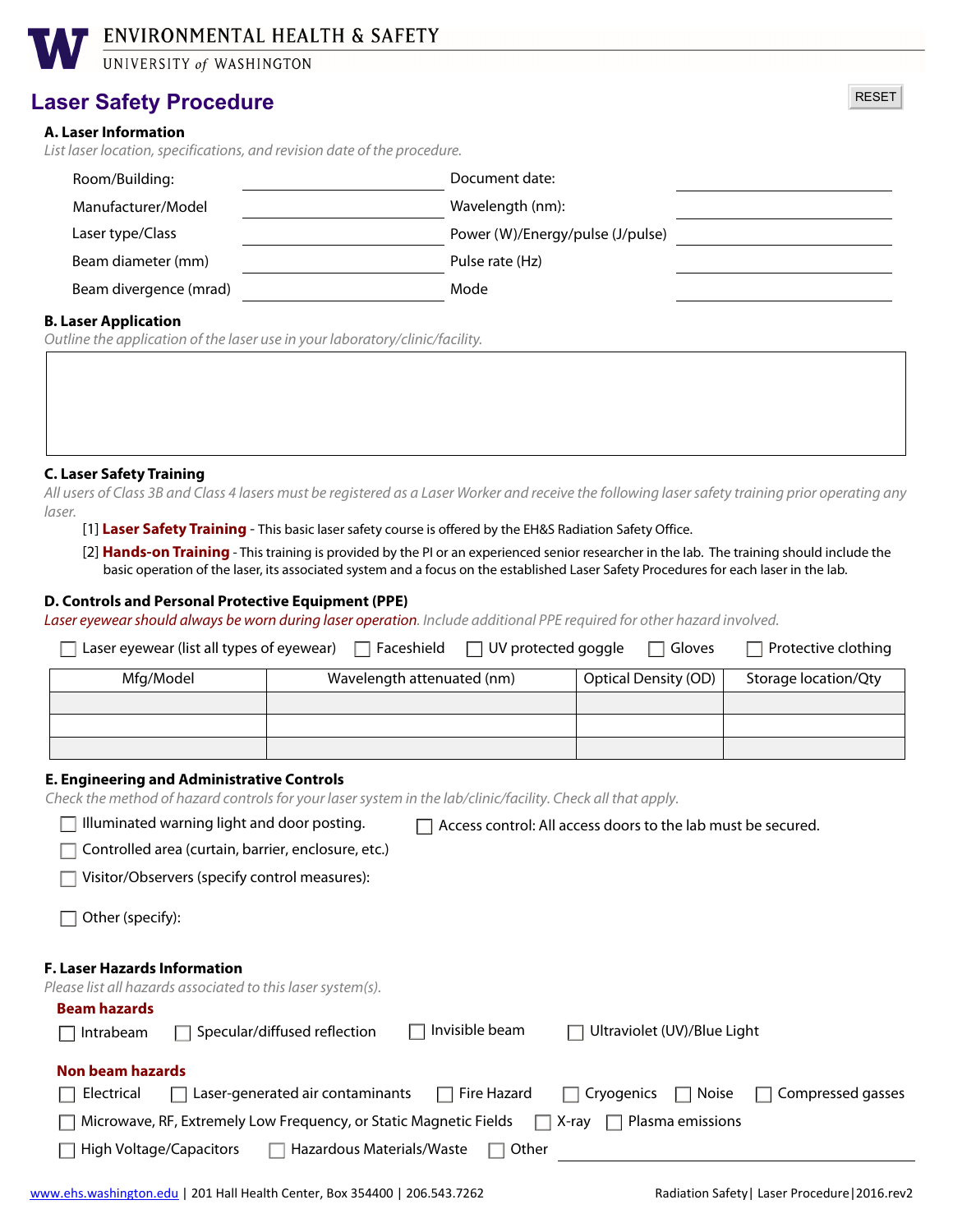ENVIRONMENTAL HEALTH & SAFETY

UNIVERSITY of WASHINGTON

#### **G. Procedures**

*Enumerate the steps for operating and alignment procedures.*

#### **Safety Procedure/Checklist**

- Ensure warning sign are posted on the door.
- Verify the main door secured and restricts access to only trained and authorized personnel.
- Ensure the laser curtain/beam ports are closed.
- Turn on the laser warning lights.
- Wear appropriate laser eyewear and other necessary PPE.
- Ensure work are is free of specular reflectors- remove any jewelry, tie tacks, watches, etc.
- Ensure that all beam enclosures and /or beam stops are placed properly in the work area.

#### **Operating Procedures**

#### **Alignment Procedures**

### **Emergency Procedures**

In the event of a laser incident,

- Shut off the laser system and remove the interlock key.
- Obtain medical assistance immediately in case of eye exposure, suspected exposure to laser radiation or any health threatening injuries.
- In the event of fire, pull the alarm, and contact 9-1-1.
- Inform the your PI and/or laser supervisor following the incident.
- Contact EH&S Laser Safety Officer to report the incident.

#### **Emergency contacts**

| Principal Investigator |         | Phone/Email |                                |
|------------------------|---------|-------------|--------------------------------|
| Laser Supervisor       |         | Phone/Email |                                |
| Laser Safety Officer   | Amy Lim | Phone/Email | amylhlim@uw.edu / 206-685-5311 |